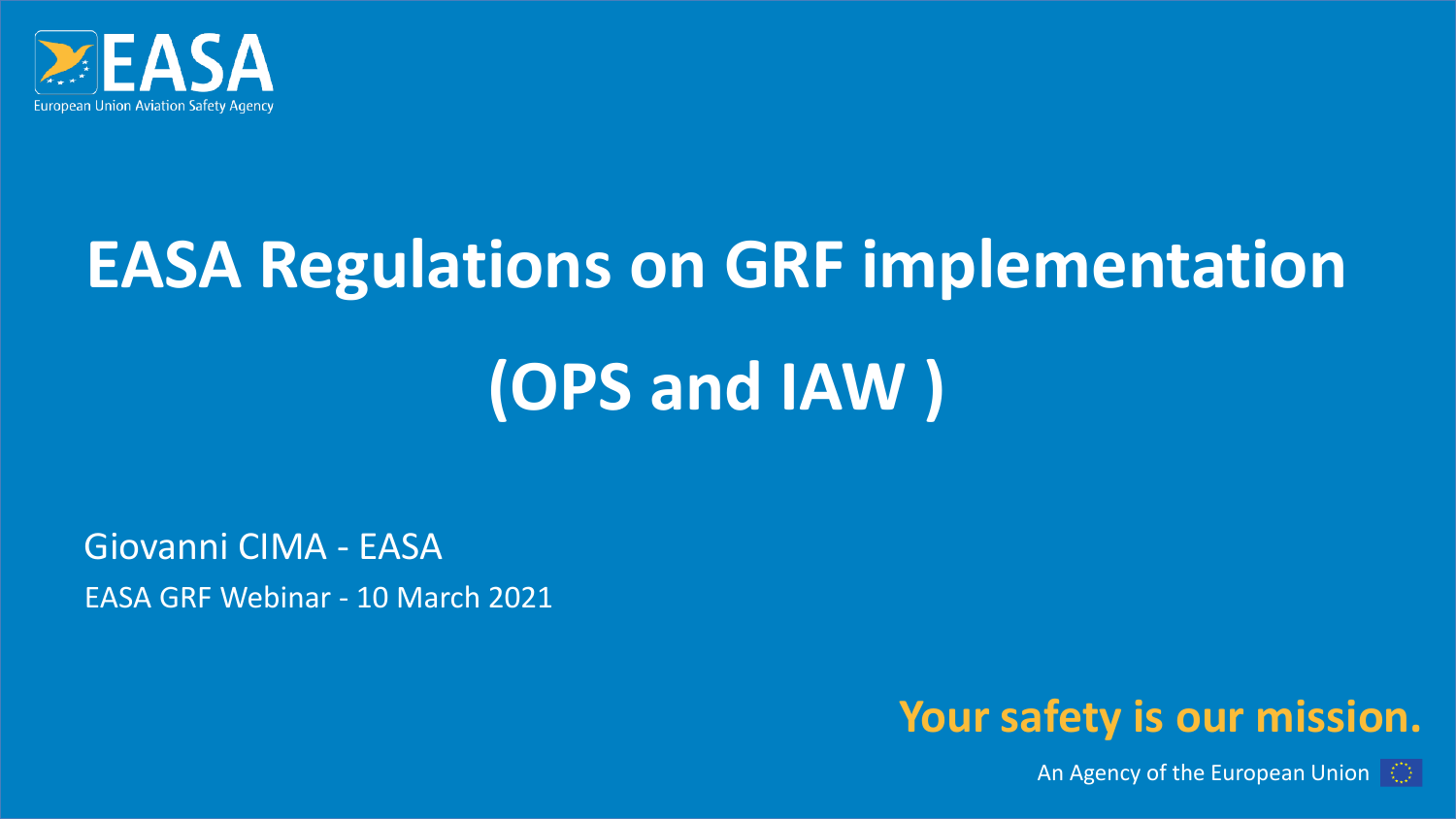



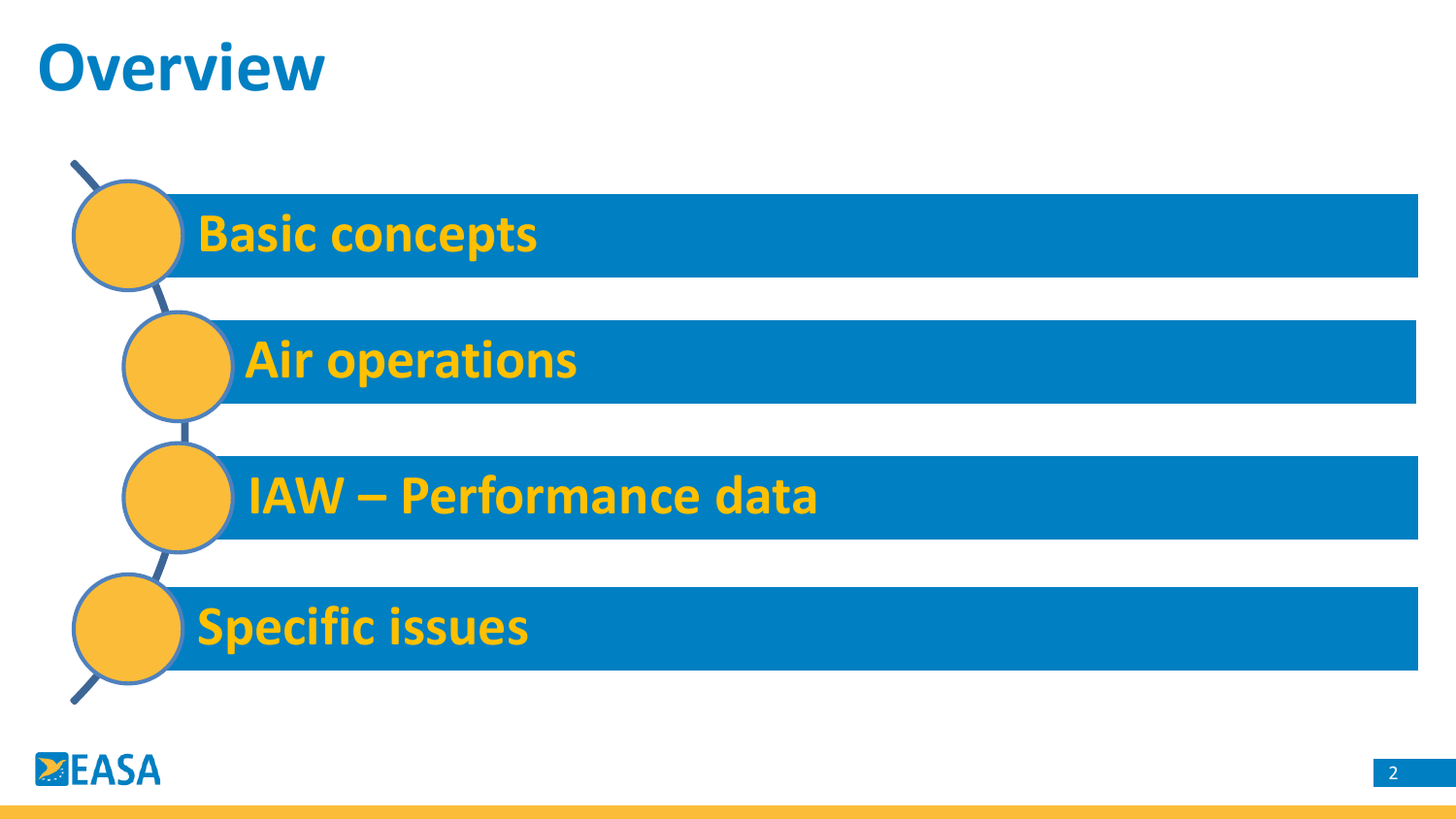#### **Basic concepts**



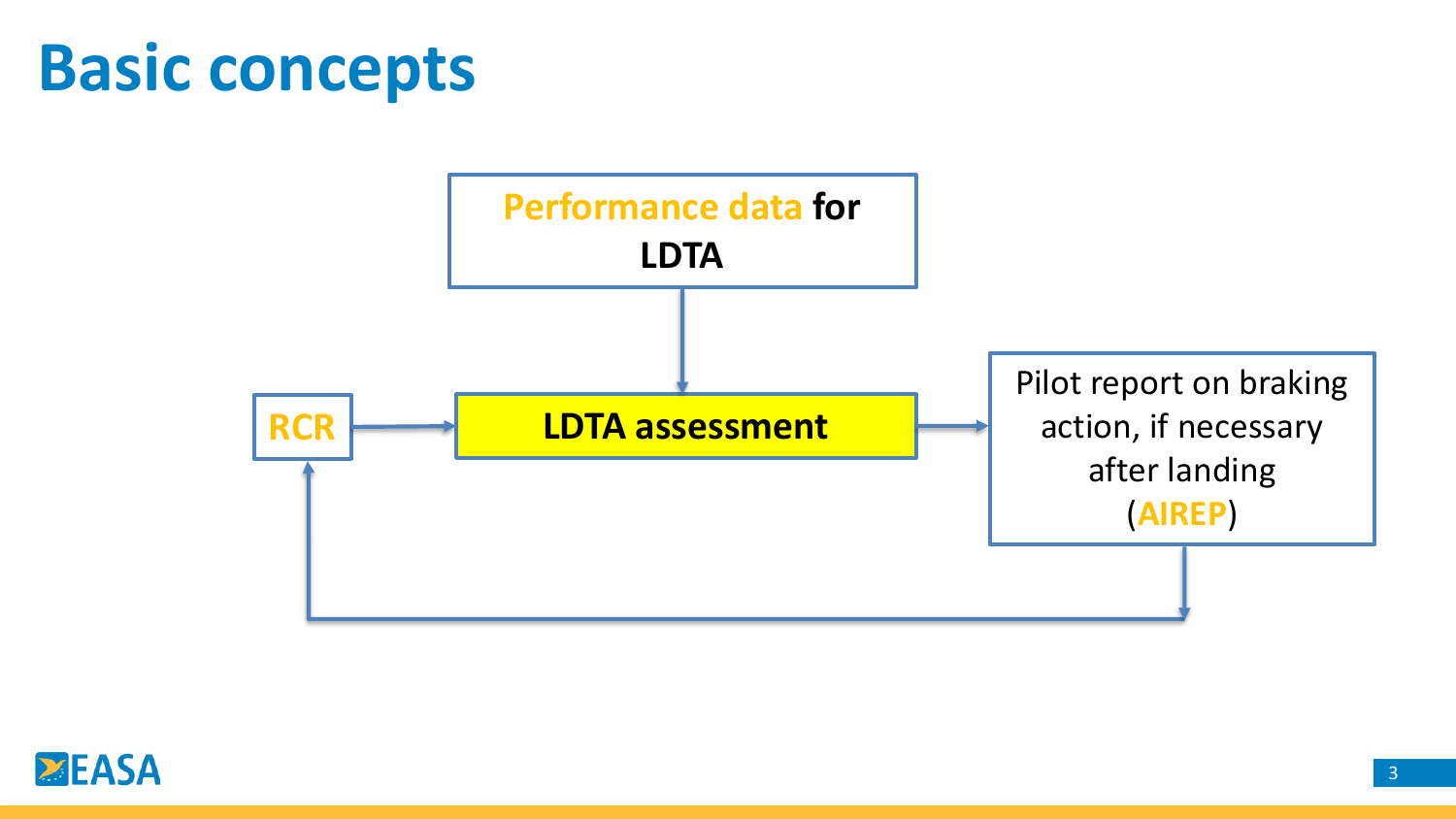### **Basic concepts**

 $\rightarrow$  Annex I of the Air Ops Regulation contains:

- $\rightarrow$  Definitions and terminology relevant to the GRF in line with the ADR Regulation
- $\rightarrow$  Definition of the **LDTA**:

*"landing distance at time of arrival (LDTA)" means a landing distance that is achievable in normal operations based on landing performance data and associated procedures determined for the prevailing conditions at the time of landing "*

- $\rightarrow$  LDTA is unfactored
- $\rightarrow$  LDTA is based at least on:
	- $\rightarrow$  operational airborne distance, braking action related to RWYCC, speed increments at threshold, temperature, slope

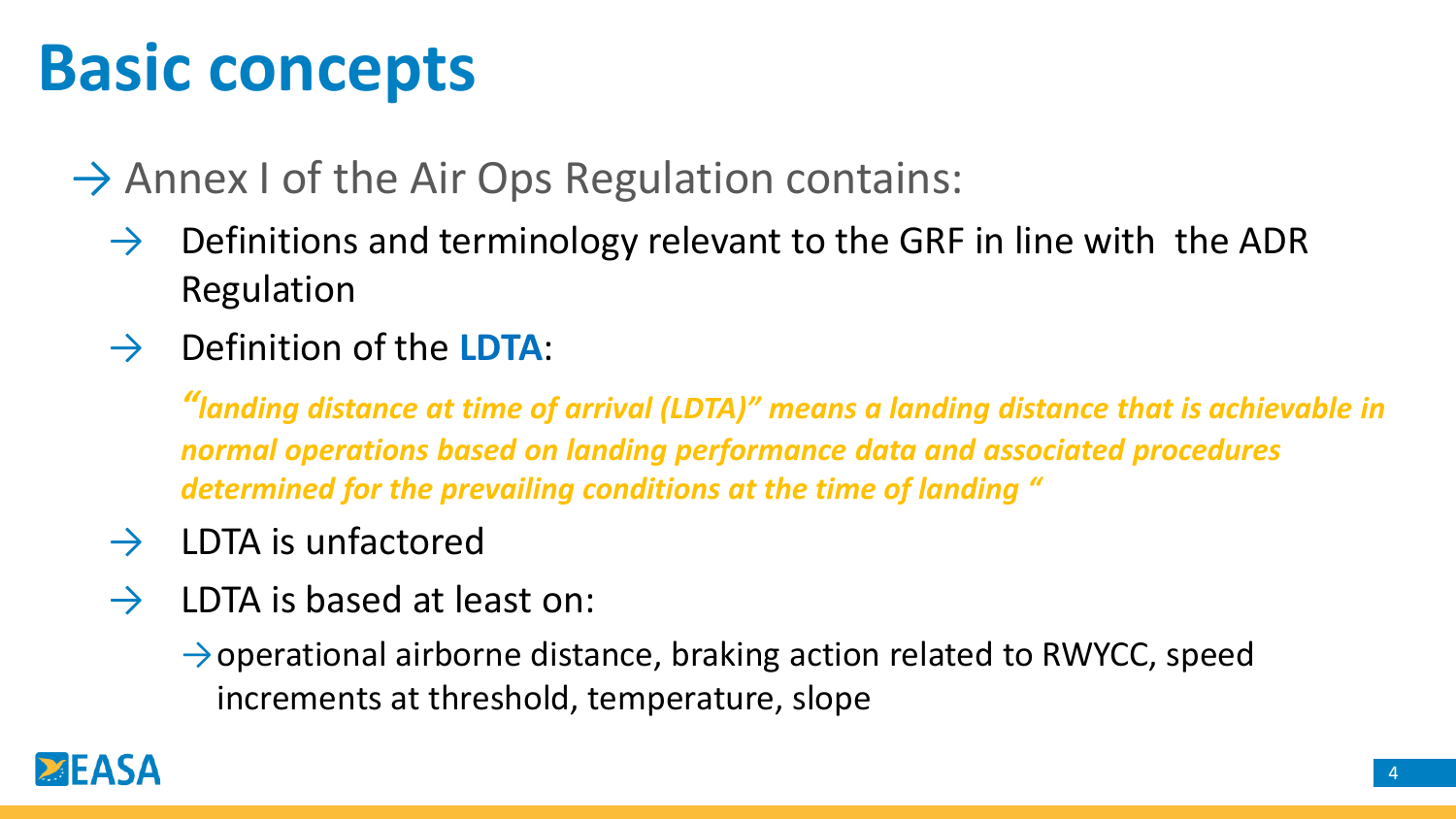

#### **Air Operations**

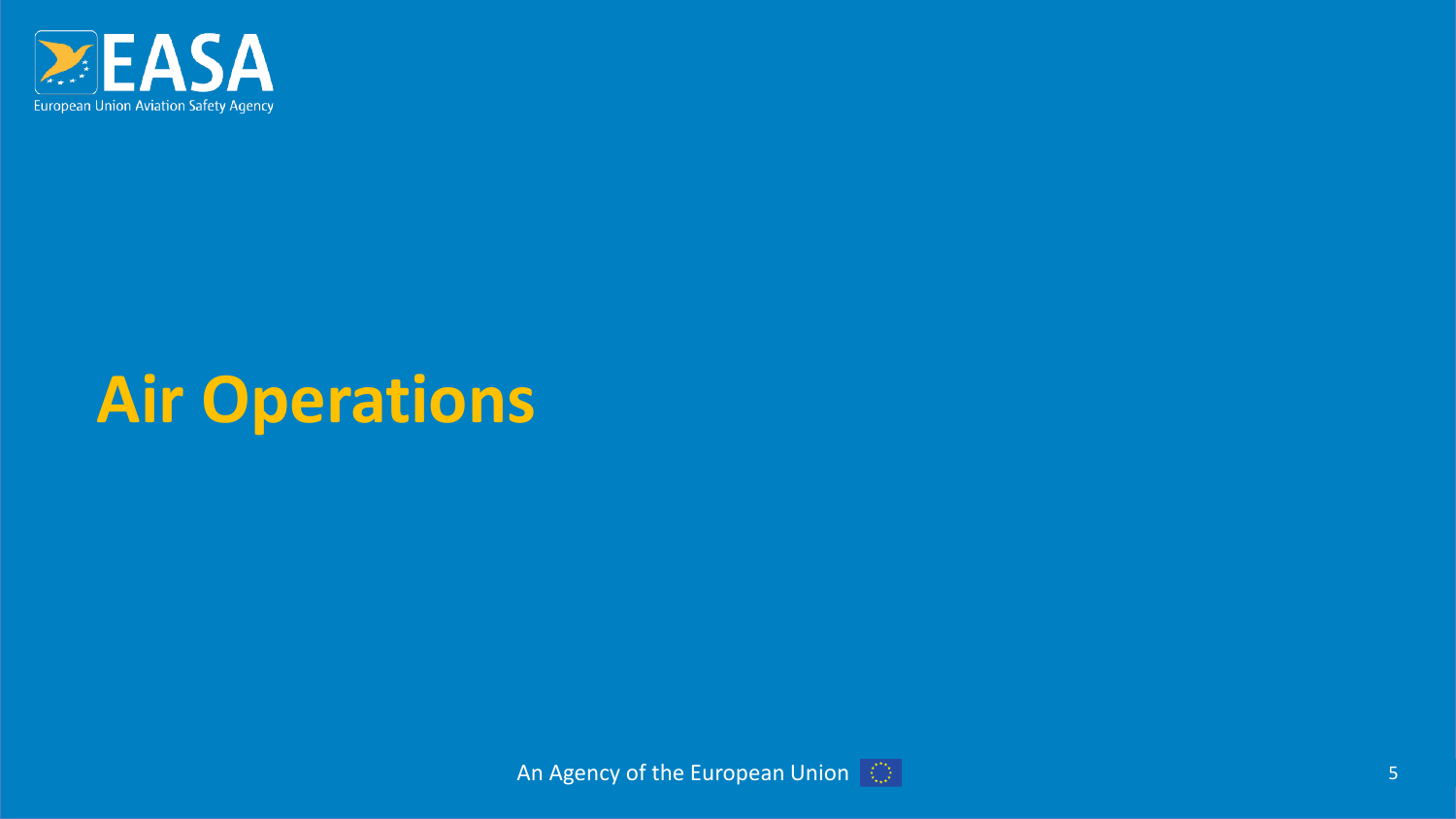### **Air operations, LDTA (Regulation (EU) 2019/1387 – CAT.OP.MPA.300 & 303)**

#### **CAT.OP.MPA.303 – LDTA assessment (Certain P Class A)**

- (a) No approach to land shall be continued unless the landing distance available (LDA) on the intended runway is at least **115 %** of the landing distance at the estimated time of landing, determined **in accordance with the performance information for the assessment of the landing distance at time of arrival (LDTA)** and the approach to land is performed with **performance class A aeroplanes** that are certified in accordance with either of the following certification specifications, as indicated in the type-certificate:
	- **(1) CS-25 or equivalent;**
- **(2) CS-23 at level 4 with performance level "High speed" or equivalent**.
- $\rightarrow$  Flexibility provided for lower aeroplane categories
- $\rightarrow$  Performance data for the LDTA assessment either based on approved data or supplementary data
- $\rightarrow$  Operators must specify in the OM the methodology in use

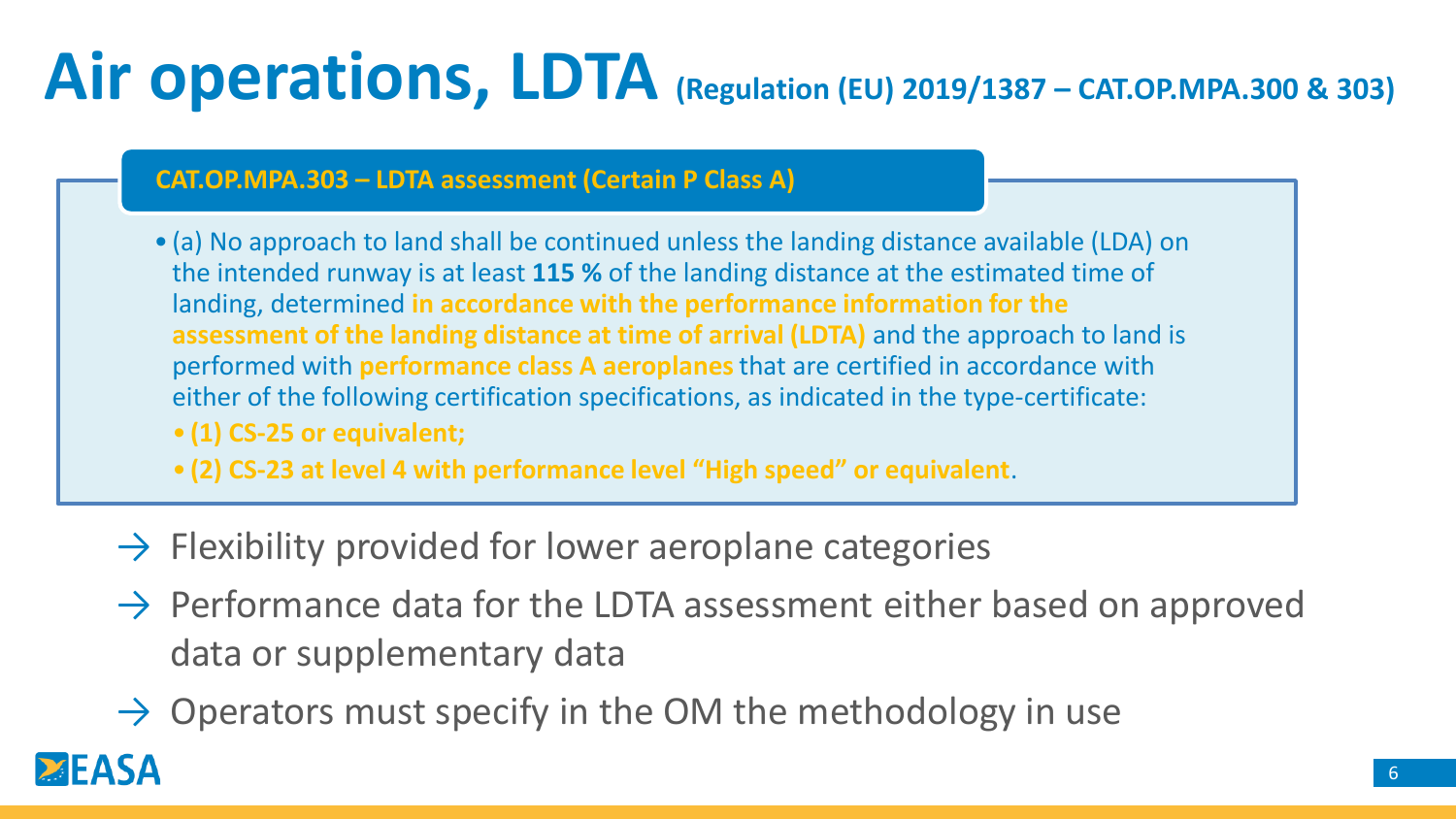### **Air operations, LDTA**

#### **AMC1 CAT.OP.MPA.300(a) AMC1 CAT.OP.MPA.303**

- $\rightarrow$  The assessment of the LDTA should be carried out when weather report and RCR are obtained, usually around top of descent
- $\rightarrow$  When meteorological conditions are rapidly evolving the PIC should consider how much deterioration of the runway condition may be tolerated and then monitor the evolution of the actual conditions during the approach

- $\rightarrow$  For dry runways and wet runways having specific friction improved characteristics the LDTA assessment may be reduced to the confirmation of the dispatch calculation
- $\rightarrow$  Before taking any credit for LDTA on runways having specific friction improved characteristics the operator should verify that the runway is being properly maintained

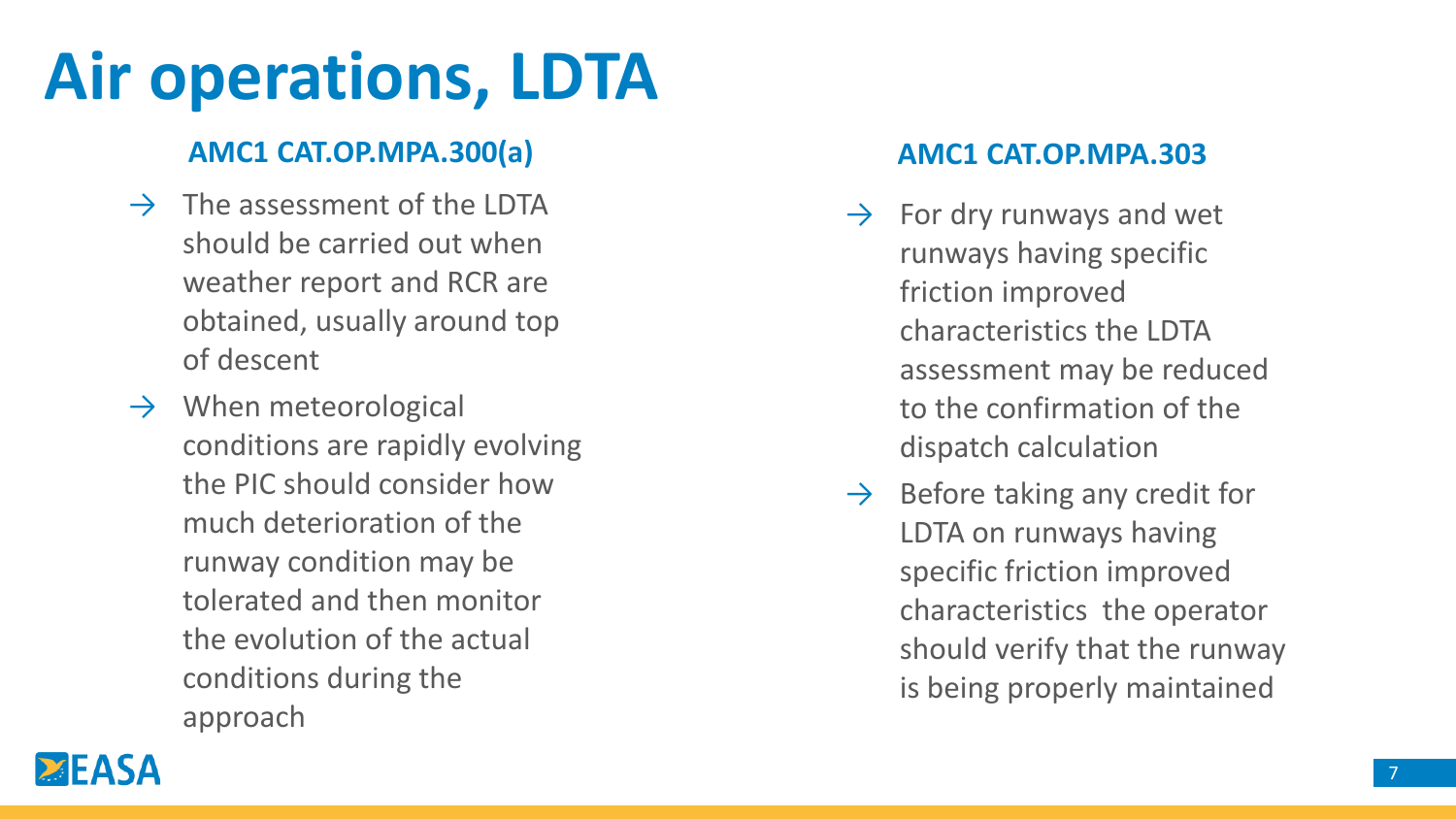### **Air operations, LDTA GM2 CAT.OP.MPA.303**

#### **RUNWAY CONDITION CONSIDERATIONS PERFORMANCE CONSIDERATIONS**

- $\rightarrow$  RWYCC
- $\rightarrow$  contaminant type and depth
- Other info in the RCR
- $\rightarrow$  AIREPs

#### **AUTOBRAKE USAGE**

- $\rightarrow$  THE LDTA assessment is not intended to force a higher than necessary autobrake selection
- $\rightarrow$  For RWYCC 6 and 5 the braking technique may include a combination of autobrakes and manual braking

- $\rightarrow$  runway slope;
- aerodrome elevation;
- $\rightarrow$  wind;
- $\rightarrow$  temperature;
- $\rightarrow$  aeroplane mass and configuration;
- $\rightarrow$  approach speed at threshold;
- $\rightarrow$  eventual adjustments to the landing distance, such as autoland; and
- $\rightarrow$  planned use of available and operative aeroplane ground deceleration devices

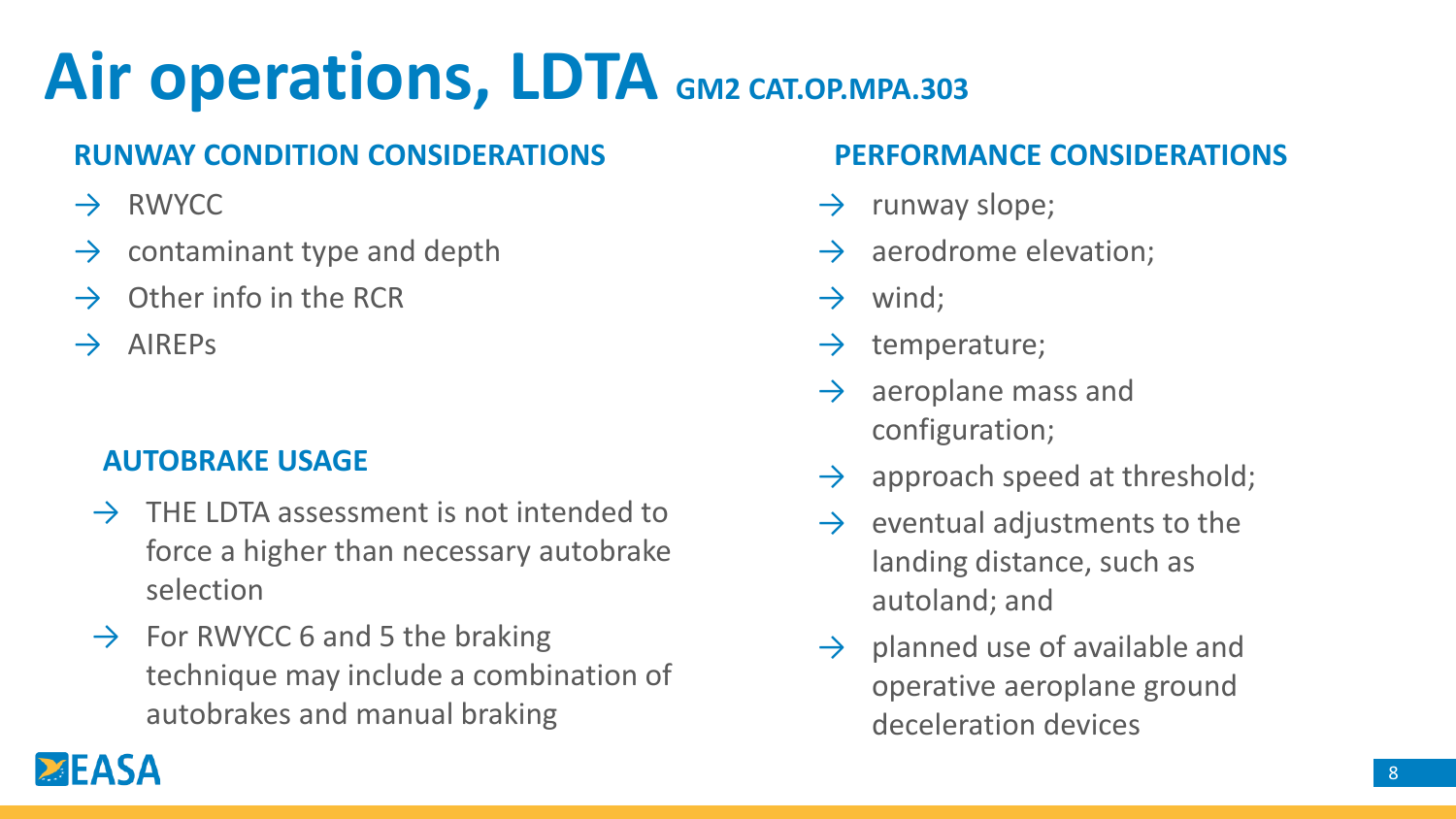#### **Air operations, AIREP (Regulation (EU) 2019/1387 – CAT.OP.MPA.311)**

#### **CAT.OP.MPA.311 – pilot reports**

• Whenever the runway braking action encountered during the landing roll is not as good as that reported by the aerodrome operator in the runway condition report (RCR), the commander shall notify the air traffic services (ATS) by means of a special air-report (**AIREP**) as soon as practicable.

- → AIREP format and terminology in accordance with **ICAO Doc 4444 — 'PANS ATM'**.
- $\rightarrow$  Correlation between terminology and RWYCC

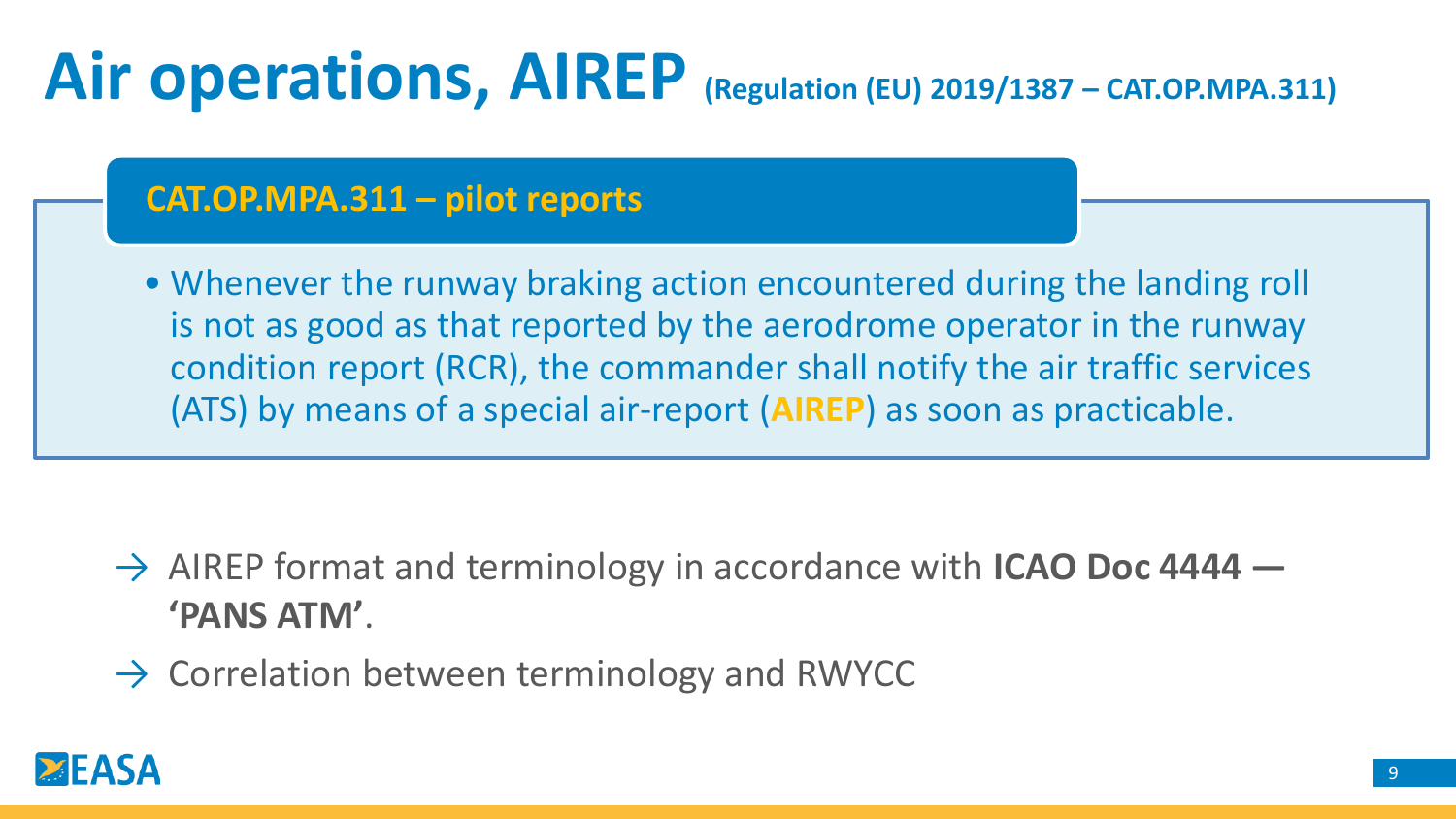#### **Air operations, AIREP (Regulation (EU) 2019/1387 – CAT.OP.MPA.311)**

| <b>AIREP</b>                    | <b>Description</b>                                                                                                                           | <b>RWYCC</b>   |
|---------------------------------|----------------------------------------------------------------------------------------------------------------------------------------------|----------------|
| (braking action)                |                                                                                                                                              |                |
| N/A                             |                                                                                                                                              | 6              |
| <b>GOOD</b>                     | Braking deceleration is normal for the<br>wheel braking effort applied AND<br>directional control is normal.                                 | 5              |
| <b>GOOD TO</b><br><b>MEDIUM</b> | Braking deceleration OR directional<br>control is between good and medium.                                                                   | 4              |
| <b>MEDIUM</b>                   | Braking deceleration is noticeably<br>reduced for the wheel braking effort<br>applied OR directional control is<br>noticeably reduced.       | 3              |
| <b>MEDIUM TO</b><br><b>POOR</b> | Braking deceleration OR directional<br>control is between medium and poor.                                                                   | $\overline{2}$ |
| <b>POOR</b>                     | Braking deceleration is significantly<br>reduced for the wheel braking effort<br>applied OR directional control is<br>significantly reduced. | 1              |
| <b>LESS THAN POOR</b>           | Braking deceleration is minimal to non-<br>existent for the wheel braking effort<br>applied OR directional control is<br>uncertain.          | $\bf{0}$       |

AIREPs should be transmitted to the ATC, in accordance with the following specifications, as applicable:

- (a) Good braking action is reported as **"BRAKING ACTION GOOD"**
- (b) Good to medium braking action is reported as **"BRAKING ACTION GOOD TO MEDIUM"**
- (c) Medium braking action is reported as **"BRAKING ACTION MEDIUM"**
- (d) Medium to poor braking action is reported as **"BRAKING ACTION MEDIUM TO POOR"**
- (e) Poor braking action is reported as **"BRAKING ACTION POOR"**
- (f) Less than poor braking action is reported as **"BRAKING ACTION LESS THAN POOR"**

10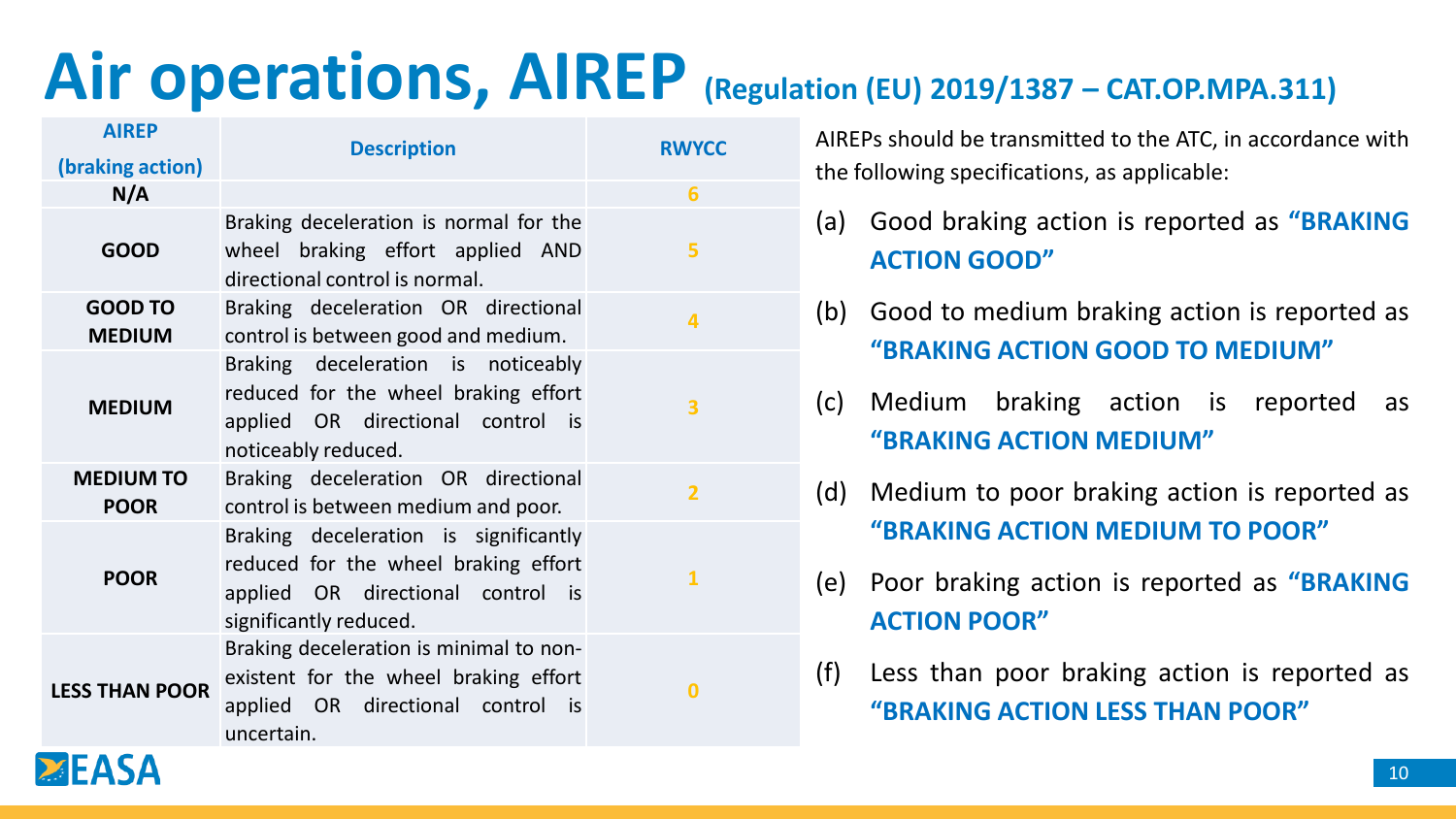### **Air operations, AIREP (Regulation (EU) 2019/1387 – CAT.OP.MPA.311)**

- $\rightarrow$  AIREPs are an essential element of the GRF construction, useful to validate the reporting system and support the work of the aerodrome personnel.
- $\rightarrow$  Caution should however be exercised as a "Less Than Poor" AIREP may lead to a runway closure.
- $\rightarrow$  It is acceptable to report on a more coarse scale of "Good", "Medium" and "Poor".
- $\rightarrow$  It is possible to report also braking actions that are better than expected.
- $\rightarrow$  "Aircraft-generated" reports may be used provided that:
	- $\rightarrow$  The origin of the report is also communicated
	- $\rightarrow$  The PIC has the possibility to amend such reports based on its judgement

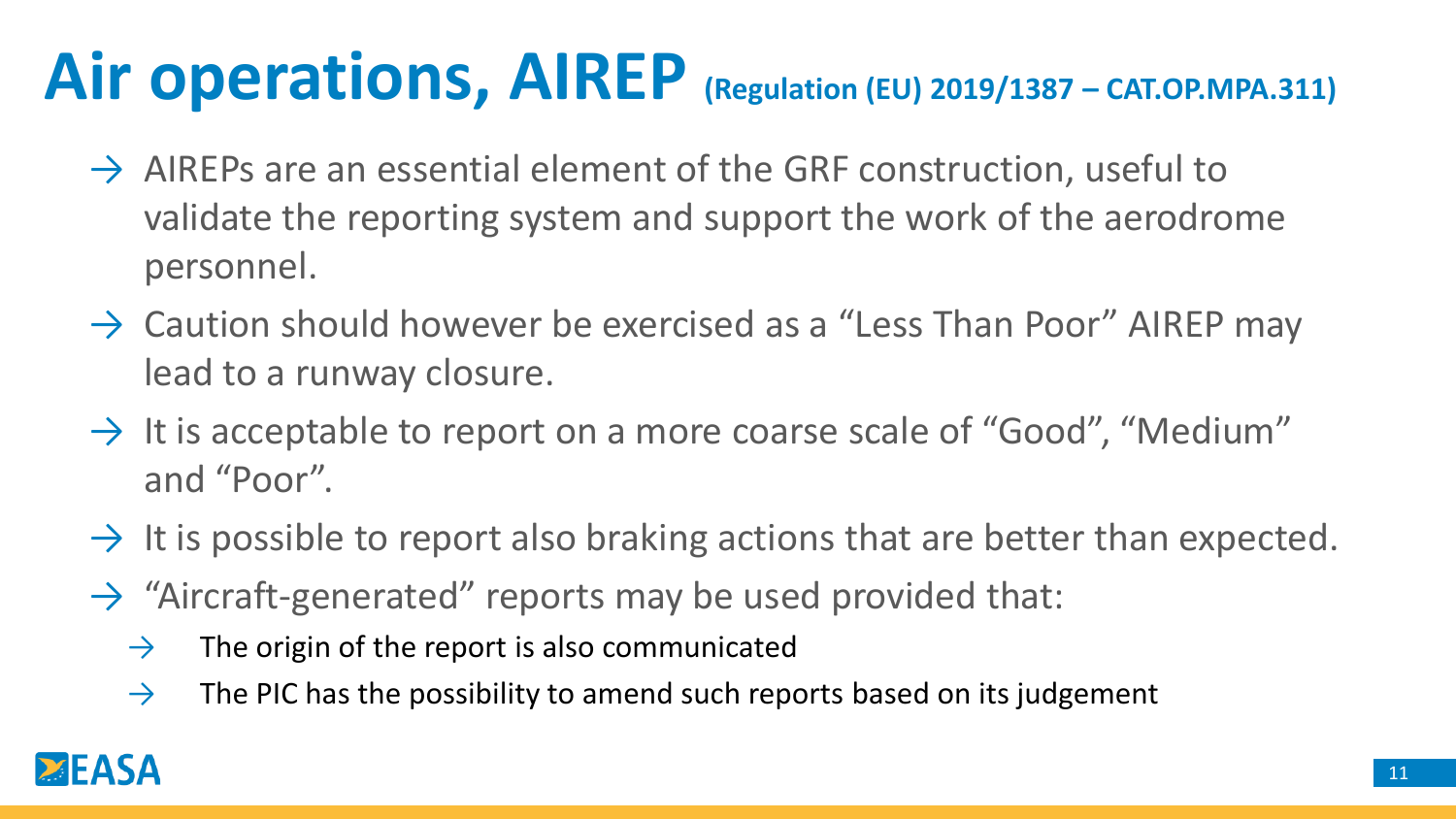### **Air operations, FC Training**

**(AMC1 CAT.OP.MPA.303 & CAT.OP.MPA.311 and GM1 CAT.OP.MPA.303 & CAT.OP.MPA.311 and )**

- $\rightarrow$  Flight crew members should be trained on:
	- $\rightarrow$  the use of the RCR,
	- $\rightarrow$  on the use of performance data for the assessment of the LDTA
	- $\rightarrow$  on reporting braking action using the AIREP format.
- $\rightarrow$  An example of training syllabus is provided for this purpose

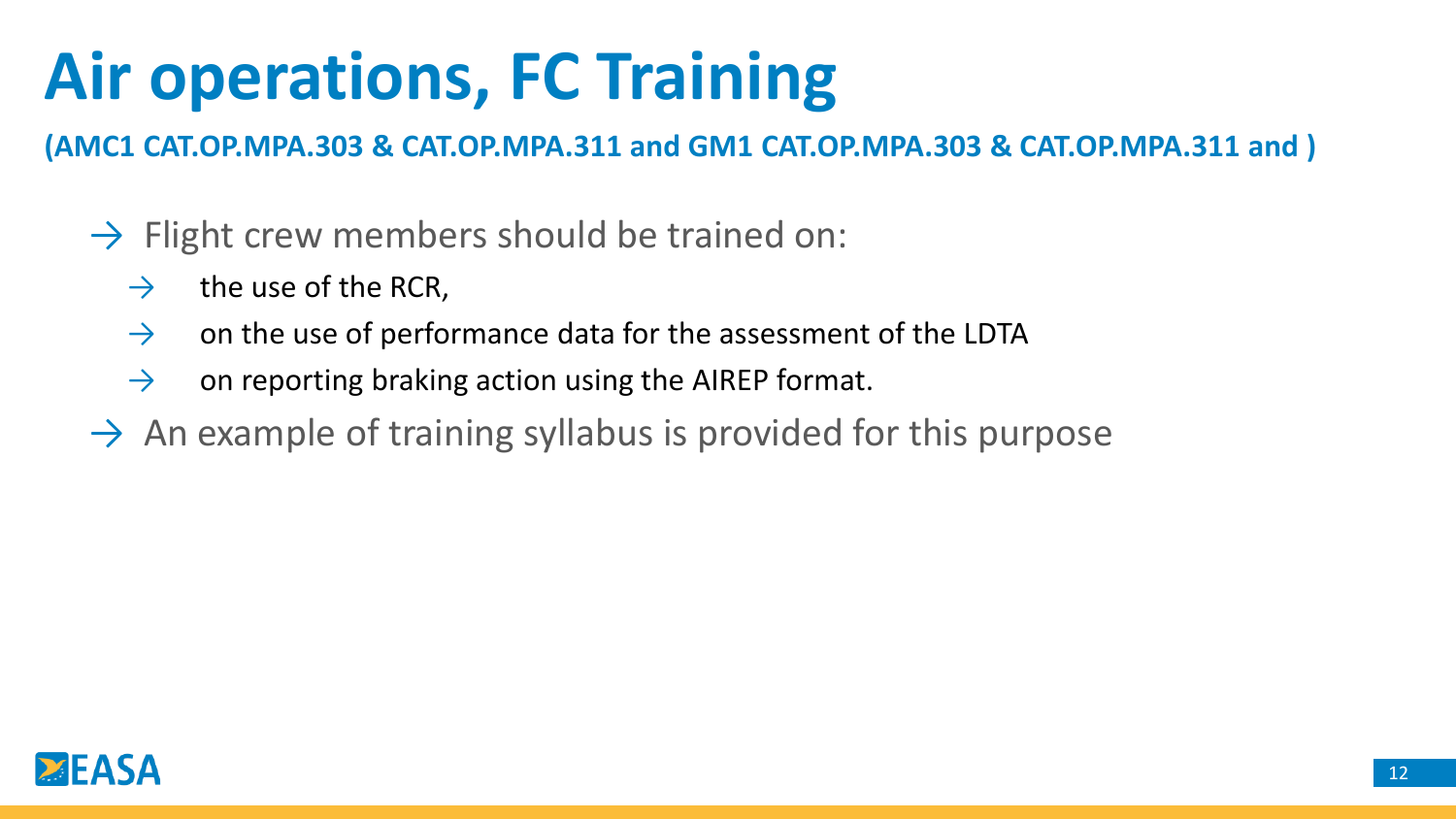### **Air operations, reference documents**

- $\rightarrow$  Annex V (Part-ADR.OPS) to Regulation (EU)
- $\rightarrow$  ICAO Doc 9981  $-$  'PANS Aerodromes';
- $\rightarrow$  ICAO Doc 4444  $-$  'PANS ATM';
- $\rightarrow$  ICAO Doc 10064 Aeroplane Performance Manual;
- $\rightarrow$  ICAO Circular 355  $-$  Assessment, Measurement and Reporting of Runway Surface Conditions

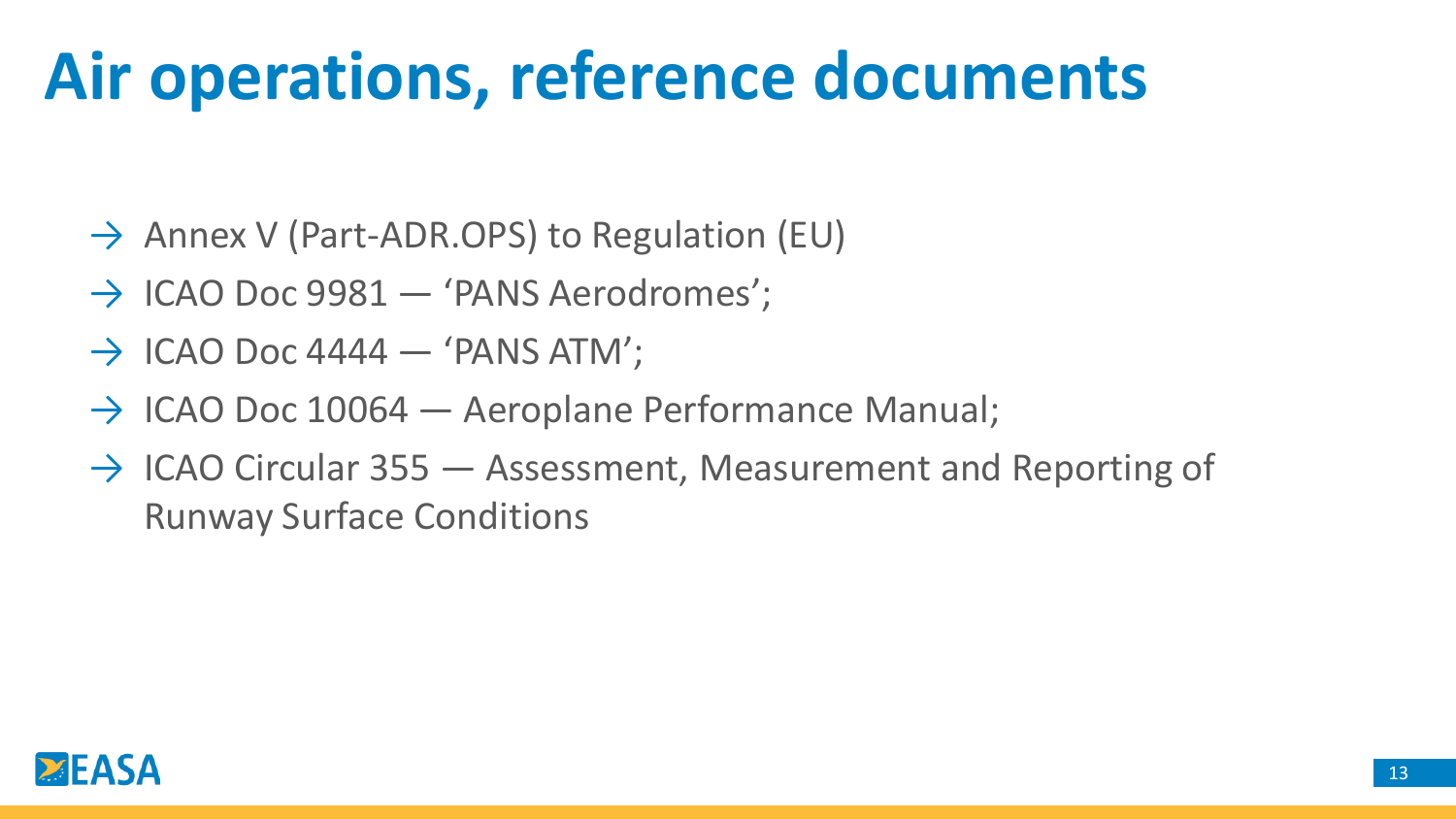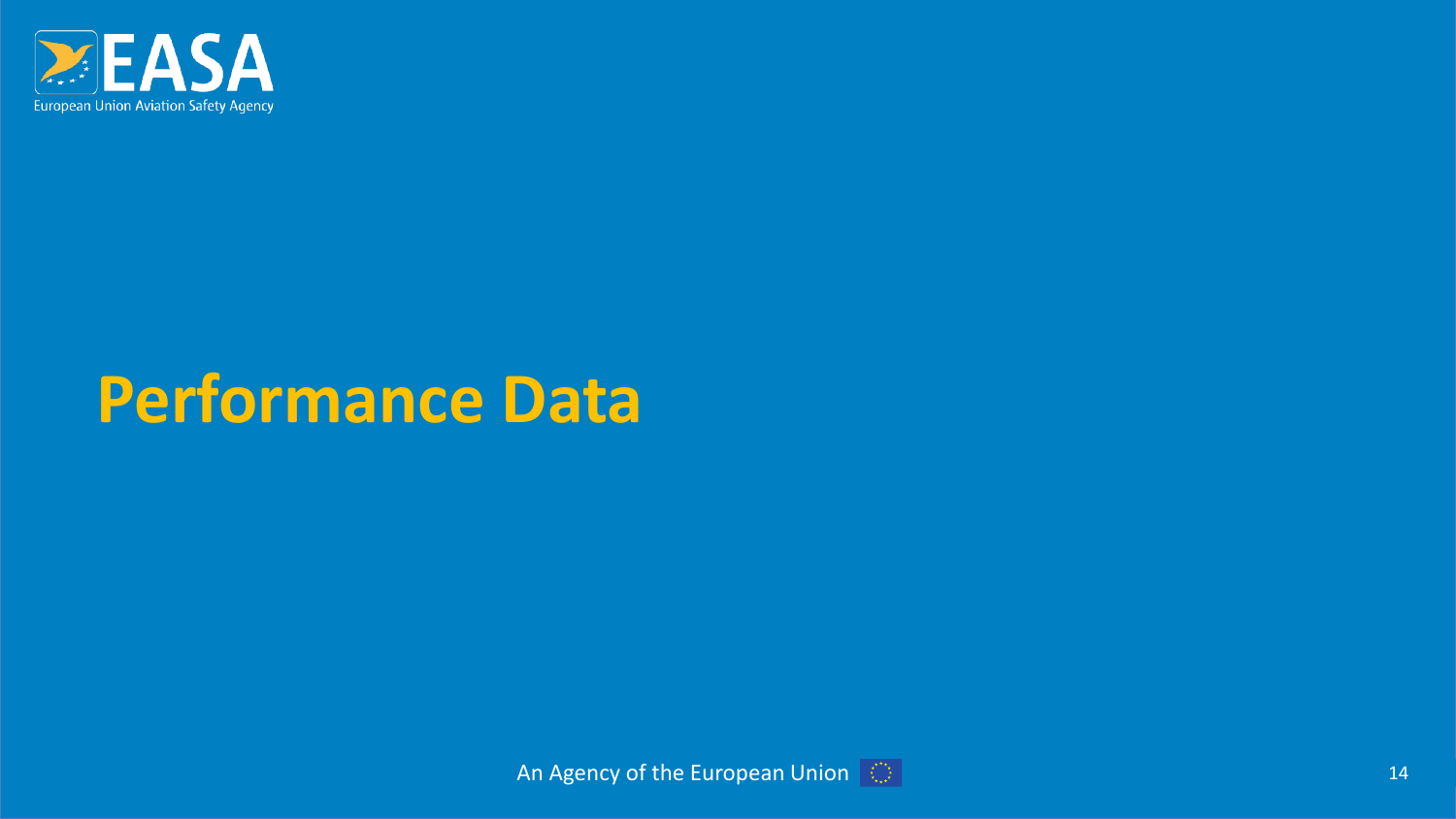#### **AMC1 CAT.OP.MPA.303(e) – performance data**

- PERFORMANCE INFORMATION FOR THE ASSESSMENT OF LDTA
	- **Approved data** (iaw new CS-25-1592 on landing)
	- **Supplementary data** (list of alternatives when approved data are not available)
	- **Generic Factors** (as per ICAO Doc 10064, APM/TALPA when no data at all are available)

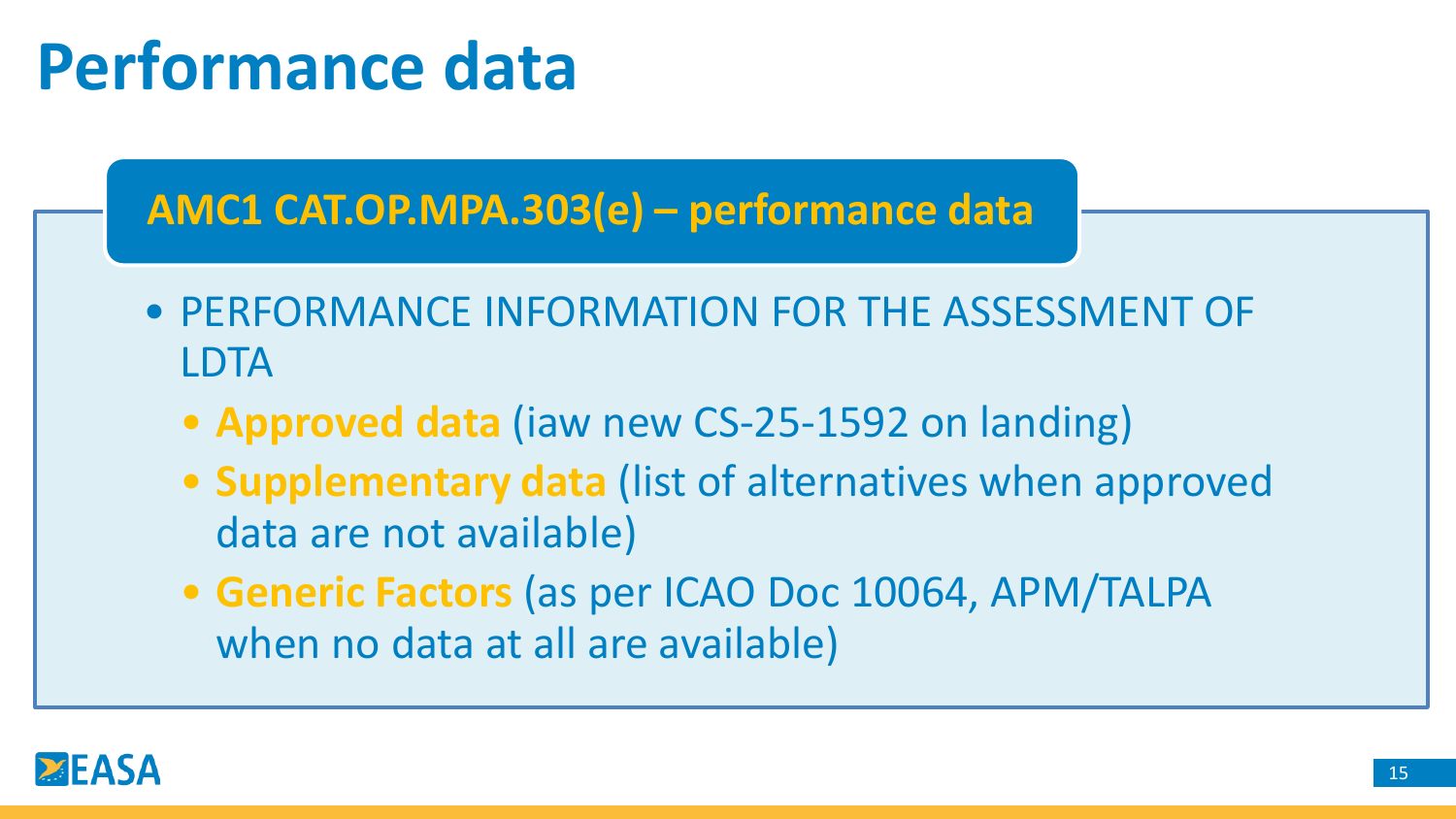#### **Approved data (CS 25.1592)**

- Uncouple take-off performance (kept in CS 25.1591) from landing performance
- Consistency with new RWY surface descriptors and correlation between runway codes and braking action
- Assumptions for time or arrival assessment (on all rwy conditions)
- Performance data for dispatch on dry and wet runways remain as per CS-25.125
- Performance data for dispatch on "wet slippery" and contaminated runways under CS-25.1592

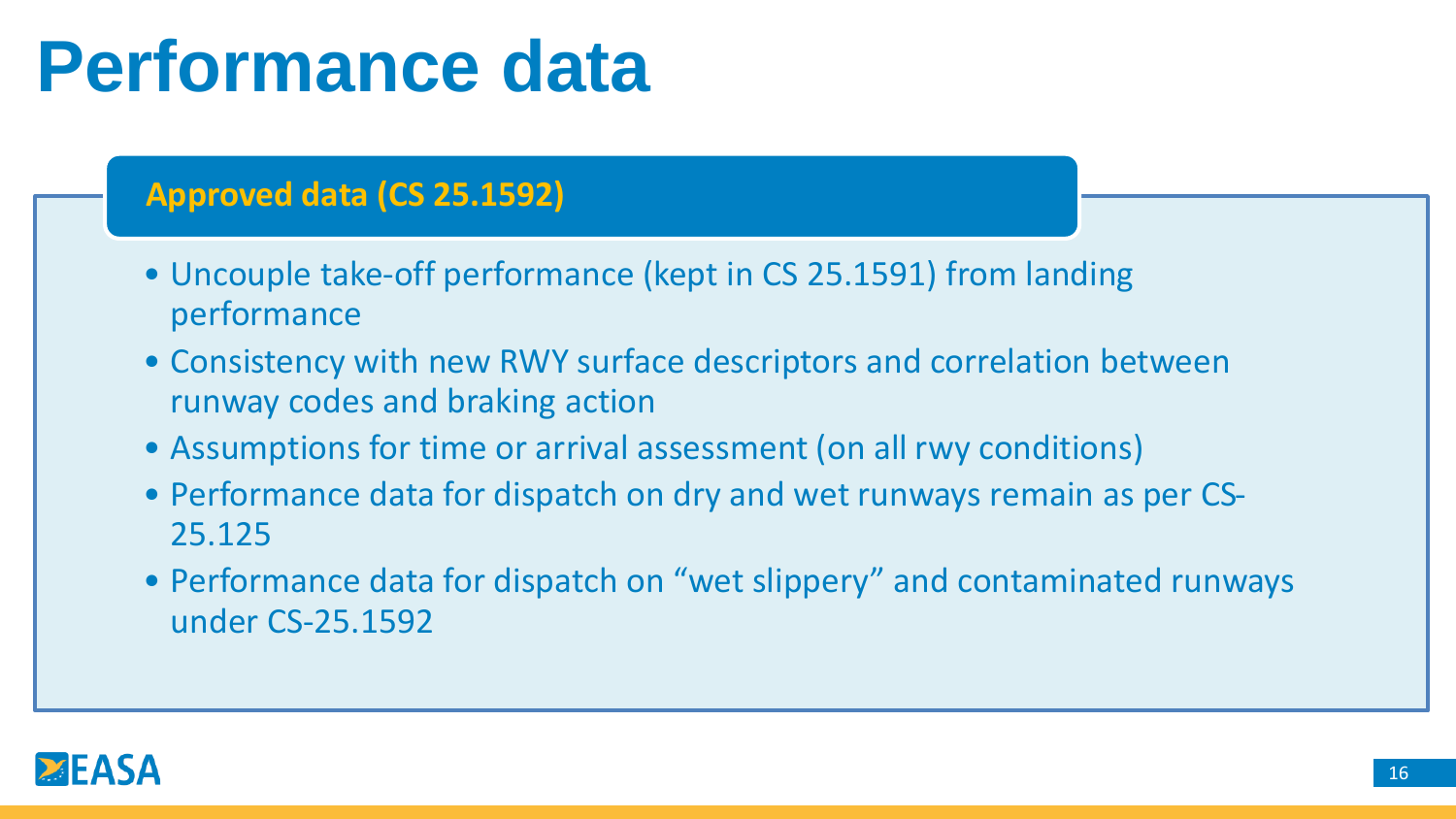#### **Supplementary data**

- LDTA criteria should be met: operational airborne distance, correlation with RWYCC, effect of speed increments over threshold, effect of temperature, effect of rwy slope.
- Data in accordance with FAA AC-32
- Existing data for wet runways corrected in order to meet the LDTA criteria
- Existing data for contaminated runways (e.g. in accordance with CS 25.1591 at an amendment before the implementation of the LDTA) corrected in order to meet the LDTA criteria

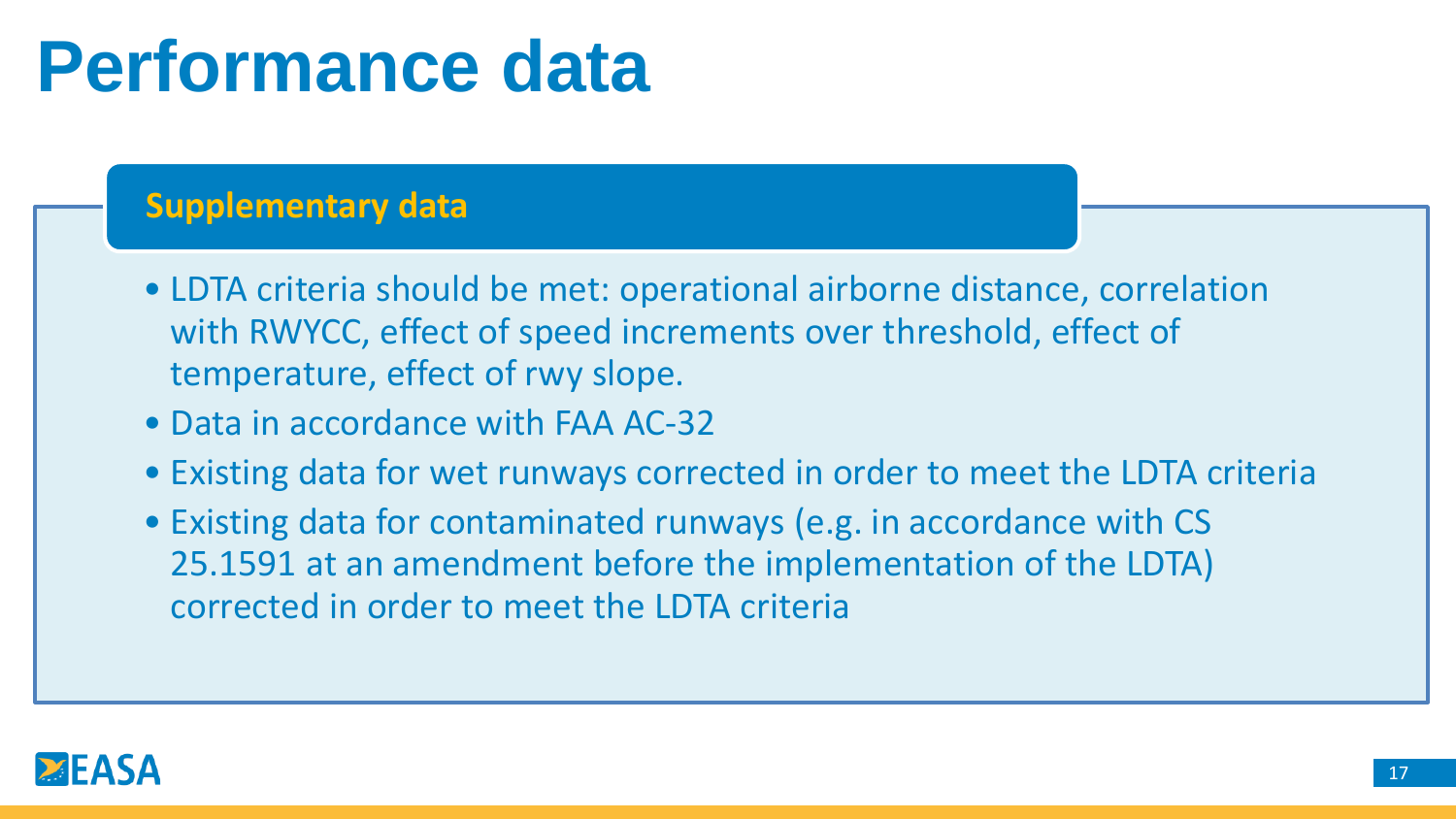#### **Generic landing distance factors (LFD) (ICAO Doc 10064/TALPA ARC)**

| <b>Runway</b><br>condition<br>code<br>(RWYCC)                | $6\phantom{1}6$ | 5   | $\overline{4}$ | $\overline{\mathbf{3}}$ | $\overline{2}$ | $\mathbf{1}$ |
|--------------------------------------------------------------|-----------------|-----|----------------|-------------------------|----------------|--------------|
| <b>Turbojet</b><br>without<br>reverse                        | 1.67            | 2.6 | 2.8            | 3.2                     | 4.0            | 5.1          |
| <b>Turbojet</b><br>with all<br><b>reversers</b><br>operating | 1.67            | 2.2 | 2.3            | 2.5                     | 2.9            | 3.4          |
| <b>Turboprop</b><br>(see Note 2)                             | 1.67            | 2.0 | 2.2            | 2.4                     | 2.7            | 2.9          |

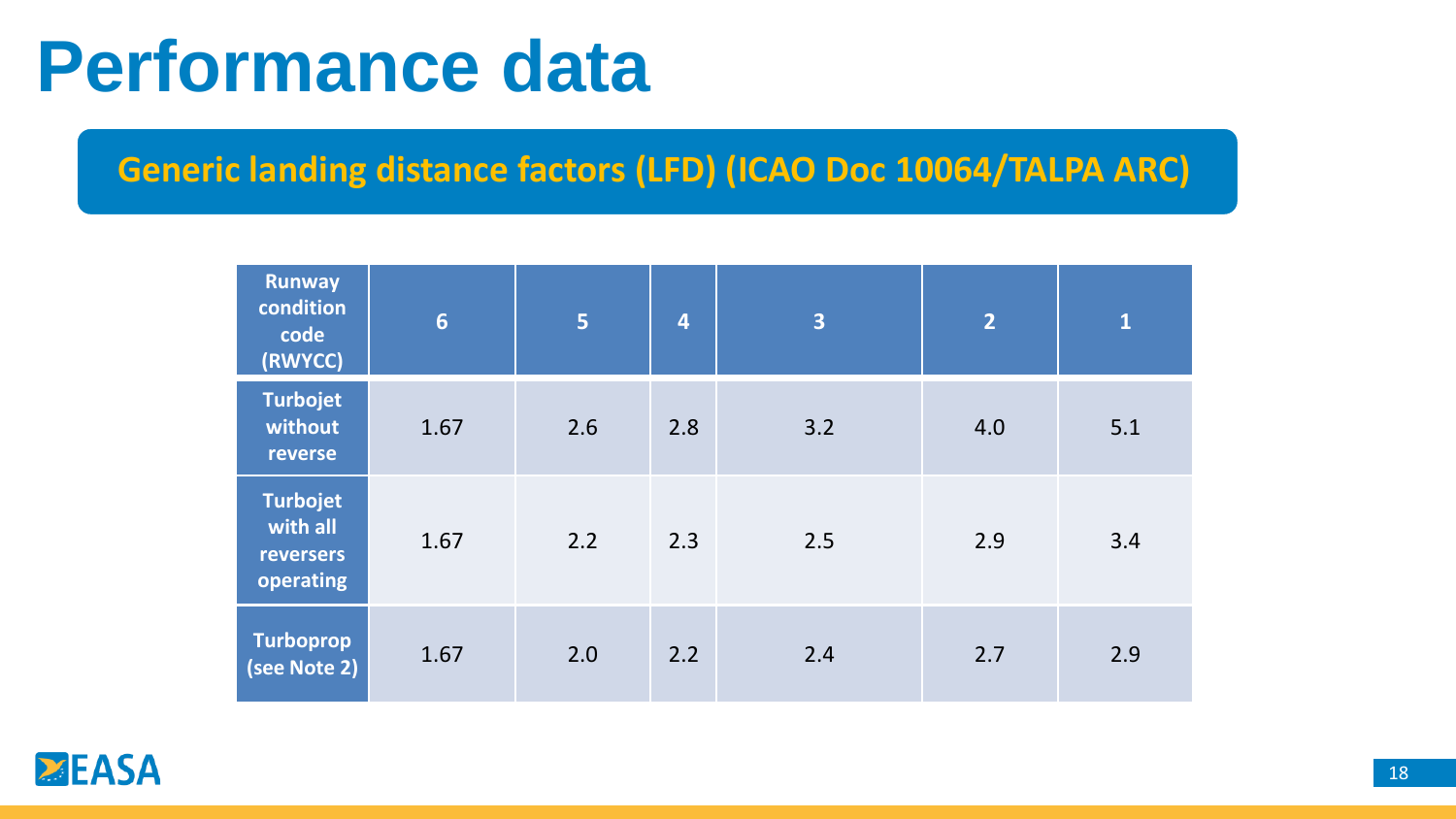

#### **Specific issues**

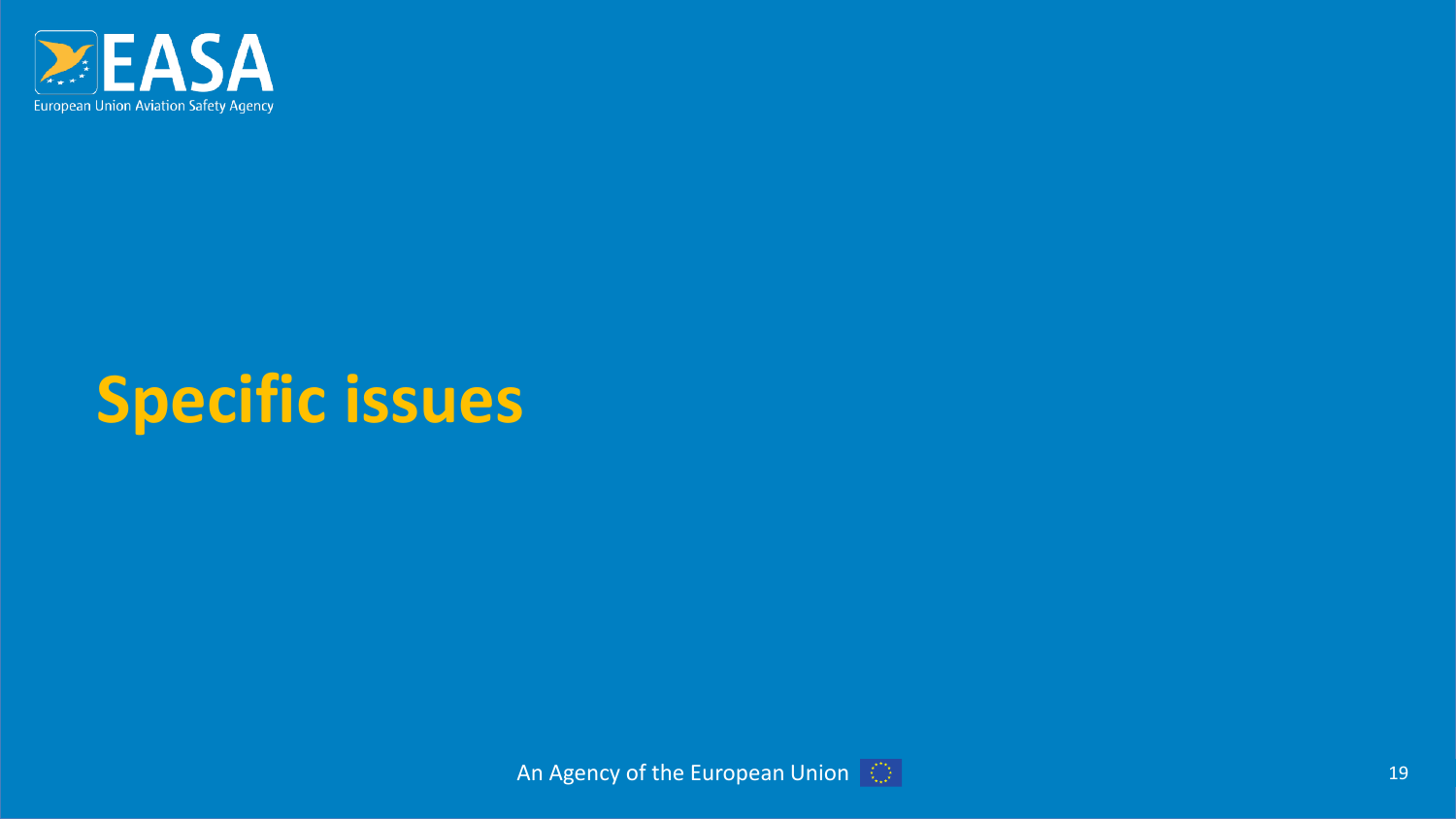### **Specific issues**

#### → **Dispatch considerations**

- $\rightarrow$  The LDTA may, in some cases, and in particular on wet or contaminated runways, exceed the landing distance considered at time of dispatch.
- $\rightarrow$  The requirements for dispatch remains those in CAT.POL.A.230/330/430 and CAT.POL.A.235/335/435
- $\rightarrow$  However when the conditions at time of arrival are expected to be marginal, either in terms of weather, runway condition or runway length it is a good practice to carry out at time of dispatch a preliminary calculation of the LDTA

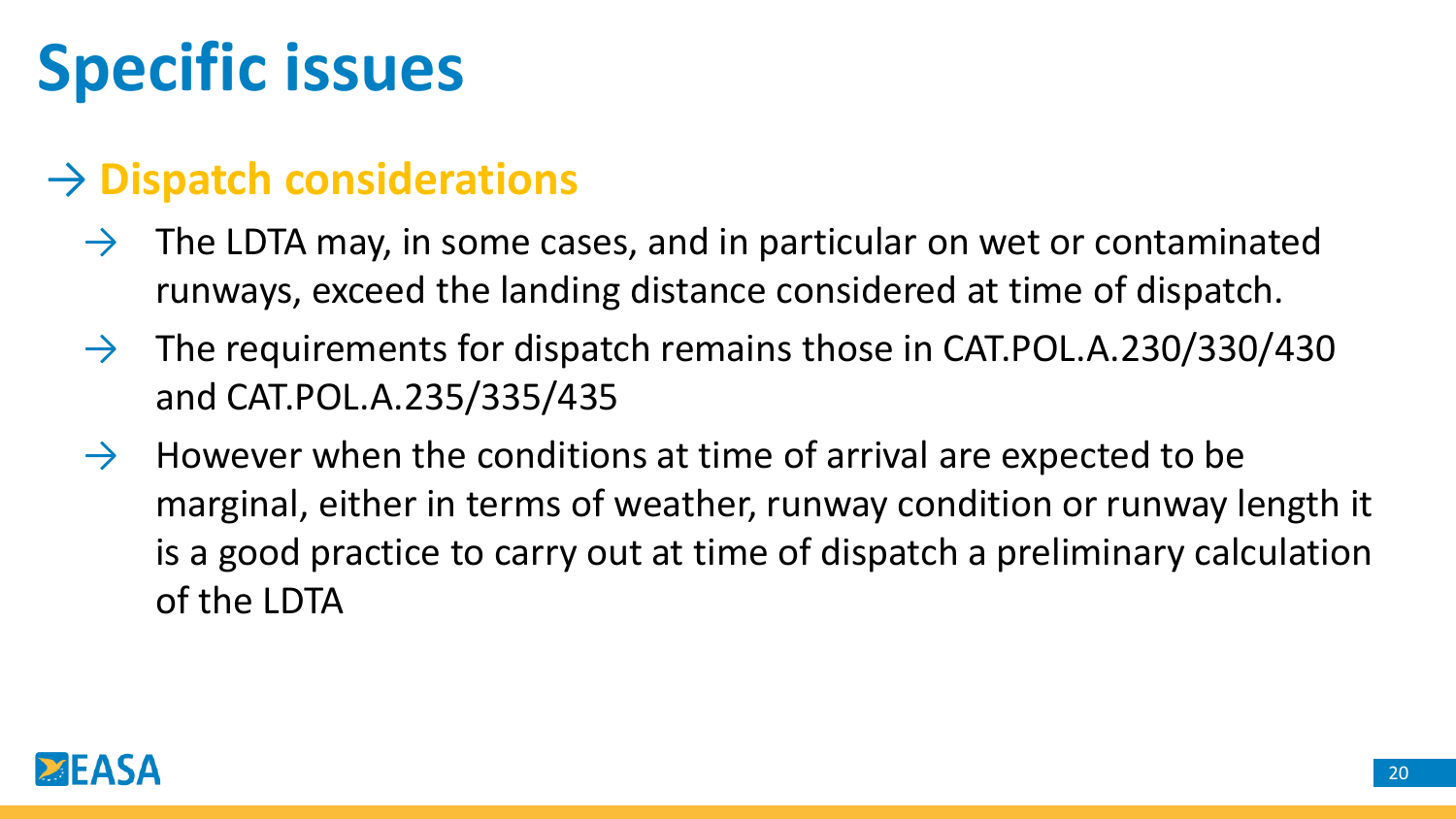### **Specific issues**

#### → **Specially prepared winter runways**

- $\rightarrow$  The aerodrome must be approved in accordance with Regulation (EU) 139/2014
- $\rightarrow$  A runway contaminated with compacted snow or ice may be upgraded up to a maximum of RWYCC 4
- $\rightarrow$  Along with the RCR, information is provided in the RCR (runway descriptor, situational awareness section)
- $\rightarrow$  Performance Credit for contaminated runways may be taken at dispatch (CAT.POL.A.235.(b)(2)) if additional information is included in the AFM.